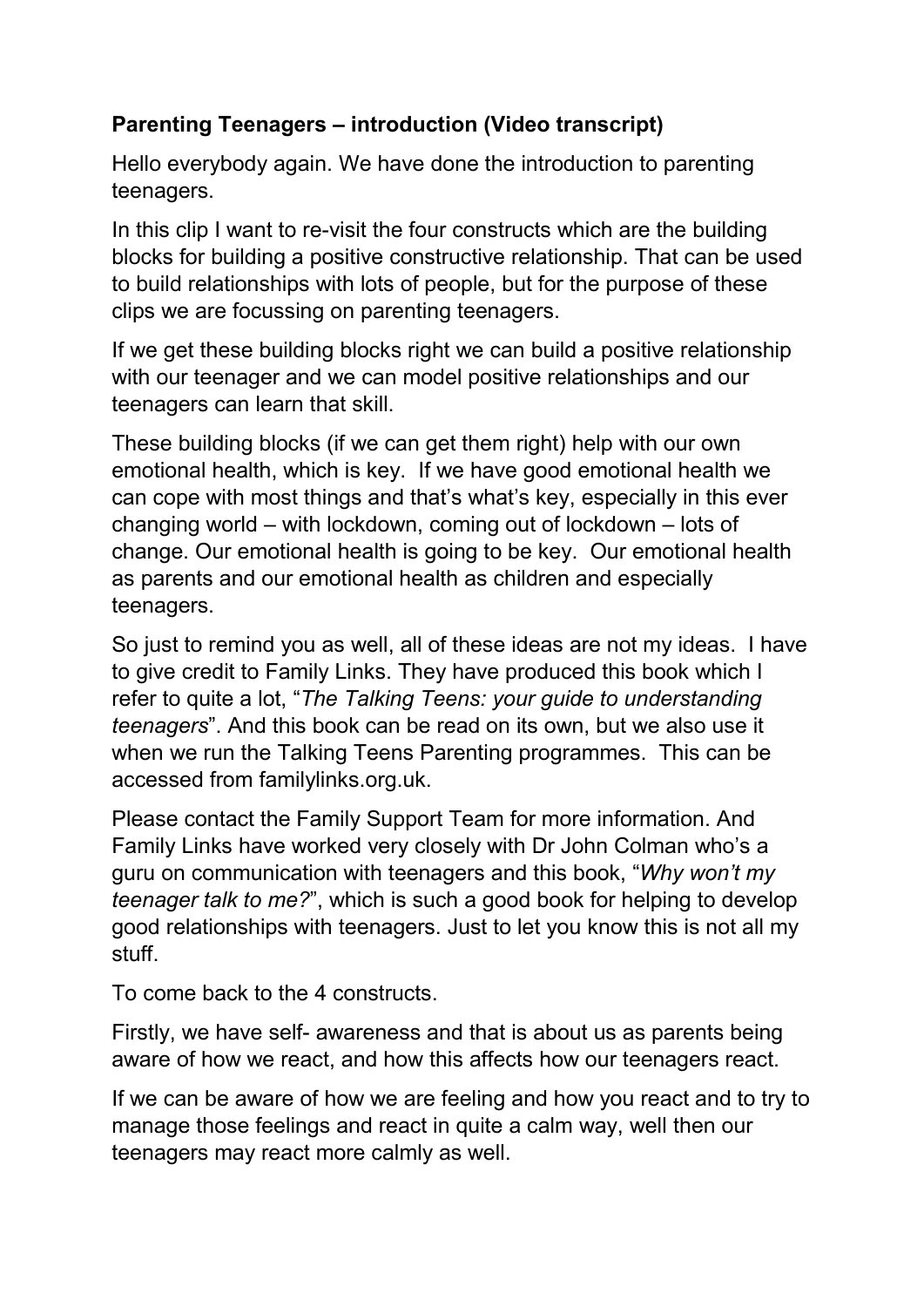It's not always going to work but it is about tuning in to how we're feeling, and how we behave will affect how our teenagers behave. That's the key to self-awareness.

The next one is appropriate expectations. And appropriate expectations applies to us as parents. We are never going to get it totally right. Well maybe I shouldn't say never - some parents may get it totally right. But it is difficult, especially with parenting teenagers because there is such a battle going on for teenagers. One minute they present as a child, the other minute they present as an adult. So do I treat them as a child or as an adult? They are trainee adults. So we have to guide them and help them with that as well. So be kind to ourselves and don't be too hard on ourselves.

But bear in mind: just have appropriate expectations. They may present as an adult but they are not going to act as an adult. They are not going to see the logic of having a tidy room and a place for everything and a clean space even though they are saying they are an adult. We need to have appropriate expectations; we need to remember they are trainee adults even though they think they are adults themselves.

We need to develop appropriate expectations for our teenagers. Even though they present as adults, they are probably not going to act as adults. Appropriate expectations for ourselves as parents and appropriate expectations for our teenagers. We need to be kind to ourselves as parents.

The next one is positive discipline like in some of the previous clips I did - that is really key for teenagers as well.

Sometimes we think as parents, "Oh they should know what to do now as I've been drumming it into them since they were two years old. They ought to know. I shouldn't have to keep disciplining them". When we talk about discipline, the word comes from the word disciple, which means to guide. So we still need to guide our children; we still need to be positive. Be kind, fair and consistent. Positive discipline is really good.

And the last but by no means least is empathy. "Empathy is your ace card". And if I say it once I'll say it a 100 times but that is the cornerstone to having good emotional health and good relationships. So what is empathy? Empathy is having the ability to tune in to our feelings and to our children's feelings, our teenagers' feelings or other people's feelings. Empathy is the ability to tune into other people's feelings.